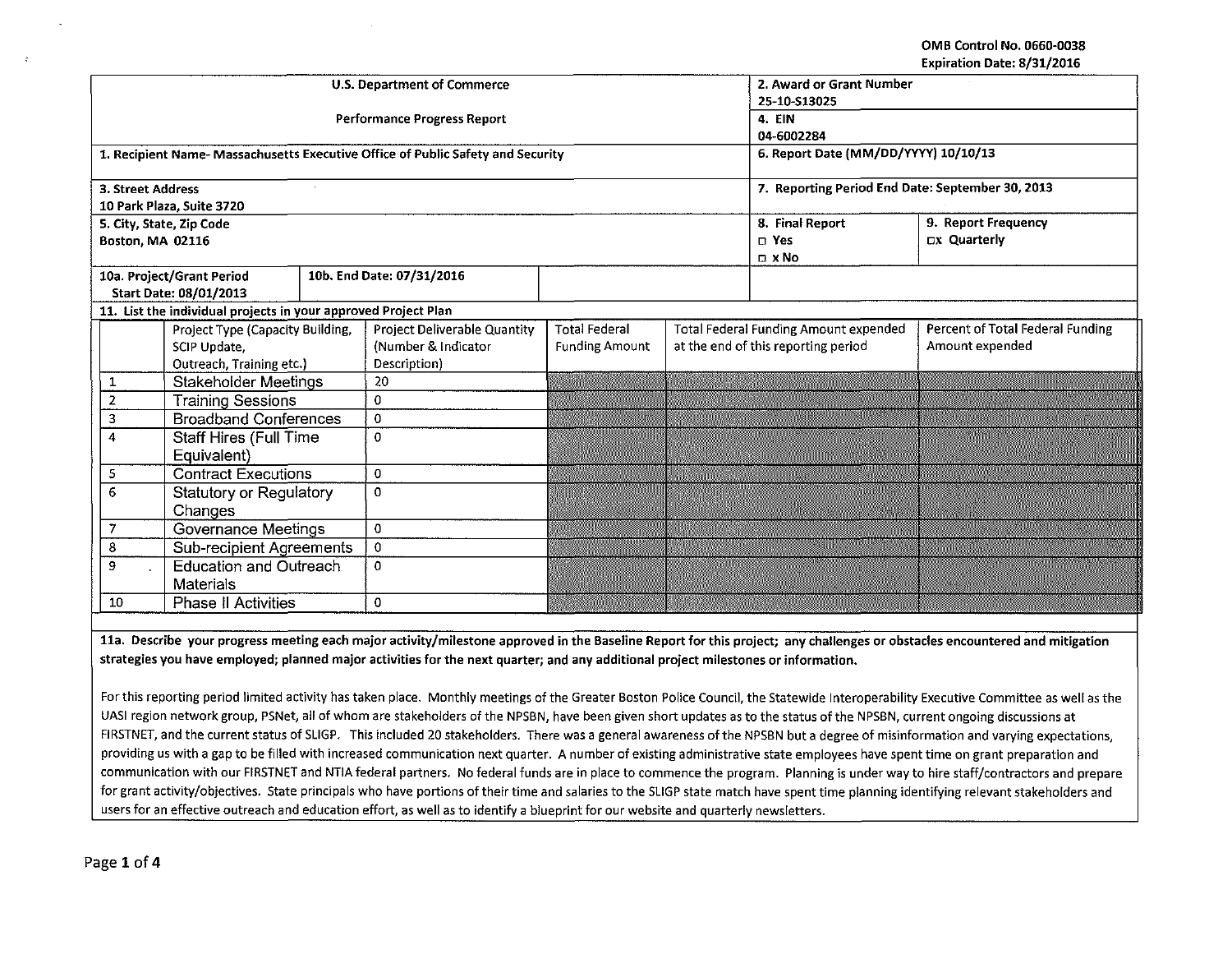11b. If the project team anticipates requesting any changes to the approved Baseline Report in the next quarter, describe those below. Note that any substantive changes to the Baseline Report must be approved by the Department of Commerce before implementation.

Milestones identified as 1<sup>st</sup> quarter activities generally have not been met due to the grant award "slippage" and our inability to execute any contracts. An attempt will be made to make for this, as best we can, in subsequent quarters.

11c. Provide any other information that would be useful to NTIA as it assesses this project's progress.

Although the mechanics involved in the SLIGP funding have not been completed as of the date of this quarterly report, therefore no contract executions have occurred, planning has been, and continues to be, conducted in anticipation of an increase in activities next quarter.

lld. Describe any success stories or best practices you have identified. Please be as specific as possible.

Numerous calls as well as conference calls have been conducted involving milestone development, grant coordination and reporting. Numerous meetings with our state financial team to discuss the appropriate state and federally mandated procedures, have taken place to assure smooth and effective overall grant implementation.

12. Personnel

12a. If the project is not fully staffed, describe how any lack of staffing may impact the project's time line and when the project will be fully staffed. N/A

12b. Staffing Table

| FTE %<br><b>Job Title</b>                           |                                                                                                                                                                                              |                          |                            |                               | Change            |                 |                                                   |                                                 |                        |  |  |  |  |
|-----------------------------------------------------|----------------------------------------------------------------------------------------------------------------------------------------------------------------------------------------------|--------------------------|----------------------------|-------------------------------|-------------------|-----------------|---------------------------------------------------|-------------------------------------------------|------------------------|--|--|--|--|
|                                                     |                                                                                                                                                                                              |                          |                            |                               |                   |                 |                                                   |                                                 |                        |  |  |  |  |
|                                                     | Add Row<br>Remove Row                                                                                                                                                                        |                          |                            |                               |                   |                 |                                                   |                                                 |                        |  |  |  |  |
|                                                     | 13. Subcontracts (Vendors and/or Subrecipients) N/A<br>13a. Subcontracts Table - Include all subcontractors. The totals from this table must equal the "Subcontracts Total" in Question 14f. |                          |                            |                               |                   |                 |                                                   |                                                 |                        |  |  |  |  |
|                                                     |                                                                                                                                                                                              |                          |                            |                               |                   |                 |                                                   |                                                 |                        |  |  |  |  |
| Name                                                | Subcontract Purpose                                                                                                                                                                          | Type<br>(Vendor/Subrec.) | RFP/RFQ<br>Issued<br>(Y/N) | Contract<br>Execute<br>d(Y/N) | <b>Start Date</b> | <b>End Date</b> | <b>Total Federal</b><br><b>Funds</b><br>Allocated | <b>Total Matching</b><br><b>Funds Allocated</b> | Project and % Assigned |  |  |  |  |
| Project<br>Director                                 | <b>Project Director Staff</b><br>Augmentation                                                                                                                                                | Vendor                   | N                          | N                             | <b>TBD</b>        | <b>TBD</b>      | \$231,000                                         |                                                 |                        |  |  |  |  |
| <b>Broadband</b><br>Subject<br><b>Matter Expert</b> | <b>Broadband Subject</b><br>Matter Expert Staff<br>Augmentation                                                                                                                              | Vendor                   | N                          | N                             | TBD               | <b>TBD</b>      | \$480,000                                         |                                                 |                        |  |  |  |  |
| Project<br>Manager                                  | Project Manager Staff<br>Augmentation                                                                                                                                                        | Vendor                   | N                          | N                             | TBD               | TBD             | \$300,000                                         |                                                 |                        |  |  |  |  |

Page 2 of 4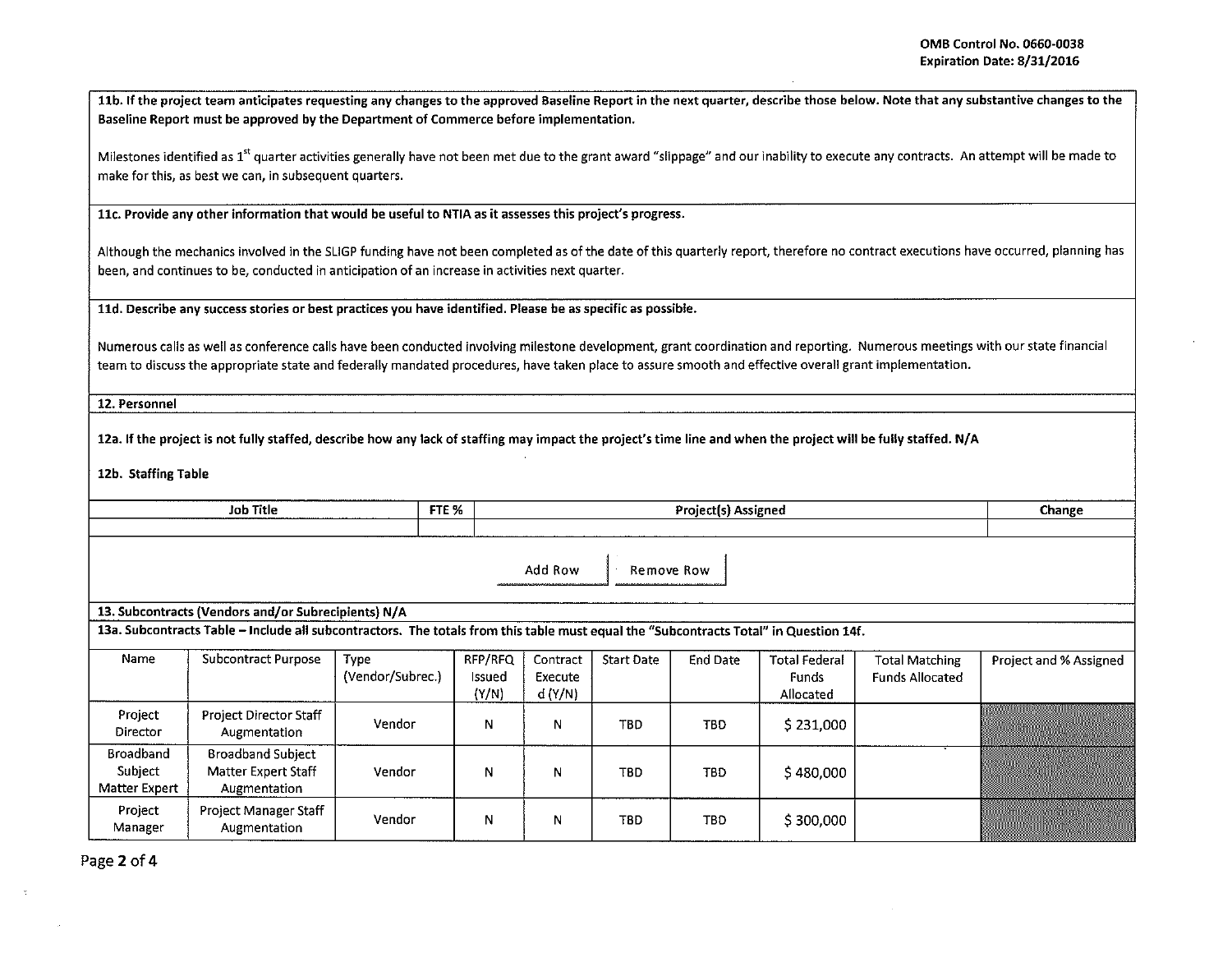| Education and<br>Outreach                                                                            | <b>Education and</b><br><b>Outreach Coordinator</b>                                                                                                                                             |                                     |         | Vendor                                | N         | N                       | <b>TBD</b>  |                                      | TBD        | \$225,000                                      |           |                          |  |
|------------------------------------------------------------------------------------------------------|-------------------------------------------------------------------------------------------------------------------------------------------------------------------------------------------------|-------------------------------------|---------|---------------------------------------|-----------|-------------------------|-------------|--------------------------------------|------------|------------------------------------------------|-----------|--------------------------|--|
| Coordinator                                                                                          | <b>Staff Augmentation</b>                                                                                                                                                                       |                                     |         |                                       |           |                         |             |                                      |            |                                                |           |                          |  |
| Data<br>Collection<br>Coordinator                                                                    | Data Collection<br>Coordinator Staff<br>Augmentation                                                                                                                                            |                                     |         | Vendor                                | N         | N                       | <b>TBD</b>  |                                      | TBD        | \$65,000                                       |           |                          |  |
| Data<br>Collection<br>Staff                                                                          | Data Collection Staff<br>Augmentation                                                                                                                                                           |                                     |         | Vendor                                | ${\sf N}$ | N                       | TBD         |                                      | TBD        | \$100,000                                      |           |                          |  |
| Consultant -<br>Integration of<br><b>Broadband</b><br>into SCIP Plan                                 | Consultant for<br>Integration of<br>Broadband into SCIP<br>Plan                                                                                                                                 |                                     |         | Vendor                                | N         | N                       | <b>TBD</b>  |                                      | <b>TBD</b> |                                                | \$343,750 |                          |  |
| Legal Services                                                                                       | Legal and Policy<br><b>Services</b>                                                                                                                                                             |                                     |         | Vendor                                | N         | N                       | <b>TBD</b>  |                                      | <b>TBD</b> | \$156,000                                      |           |                          |  |
| Phase 2<br>Subject<br>Matter<br>Consulting                                                           | Phase 2 Subject<br>Matter Consulting                                                                                                                                                            |                                     |         | Vendor                                | N         | N                       | <b>TBD</b>  |                                      | <b>TBD</b> | \$165,730                                      | \$72,280  |                          |  |
| Project and<br>Collaboration<br>Web Site                                                             | Project and<br>Collaboration Web<br>Site and Admin                                                                                                                                              |                                     |         | Vendor                                | N         | N                       | TBD         |                                      | <b>TBD</b> | \$54,000                                       |           |                          |  |
| Add Row<br>Remove Row<br>13b. Describe any challenges encountered with vendors and/or subrecipients. |                                                                                                                                                                                                 |                                     |         |                                       |           |                         |             |                                      |            |                                                |           |                          |  |
| 14. Budget Worksheet                                                                                 |                                                                                                                                                                                                 |                                     |         |                                       |           |                         |             |                                      |            |                                                |           |                          |  |
|                                                                                                      | Columns 2, 3 and 4 must match your current project budget for the entire award, which is the SF-424A on file.<br>Only list matching funds that the Department of Commerce has already approved. |                                     |         |                                       |           |                         |             |                                      |            |                                                |           |                          |  |
| Project Budget Element (1)                                                                           |                                                                                                                                                                                                 | <b>Federal Funds</b><br>Awarded (2) |         | <b>Approved Matching</b><br>Funds (3) |           | Total Budget (4)        |             | <b>Federal Funds</b><br>Expended (5) |            | <b>Approved Matching Funds</b><br>Expended (6) |           | Total Funds Expended (7) |  |
| a. Personnel Salaries                                                                                |                                                                                                                                                                                                 | \$                                  | 107,658 |                                       | \$124,500 | \$                      | 232,158     |                                      |            |                                                |           |                          |  |
| b. Personnel Fringe Benefits                                                                         |                                                                                                                                                                                                 | \$                                  | 29,358  |                                       |           | \$                      | 29,358      |                                      |            |                                                |           |                          |  |
| c. Travel                                                                                            |                                                                                                                                                                                                 | \$                                  | 41,250  |                                       |           | $\overline{\mathsf{S}}$ | 41,250      |                                      |            |                                                |           |                          |  |
| d. Equipment                                                                                         |                                                                                                                                                                                                 |                                     |         |                                       |           |                         |             |                                      |            |                                                |           |                          |  |
| e. Materials/Supplies                                                                                |                                                                                                                                                                                                 |                                     |         |                                       |           |                         |             |                                      |            |                                                |           |                          |  |
| f. Subcontracts Total                                                                                |                                                                                                                                                                                                 | \$1,776,730                         |         |                                       | \$416,030 |                         | \$2,192,760 |                                      |            |                                                |           |                          |  |

 $\mathcal{A}^{\mathcal{A}}$ 

 $\sim$